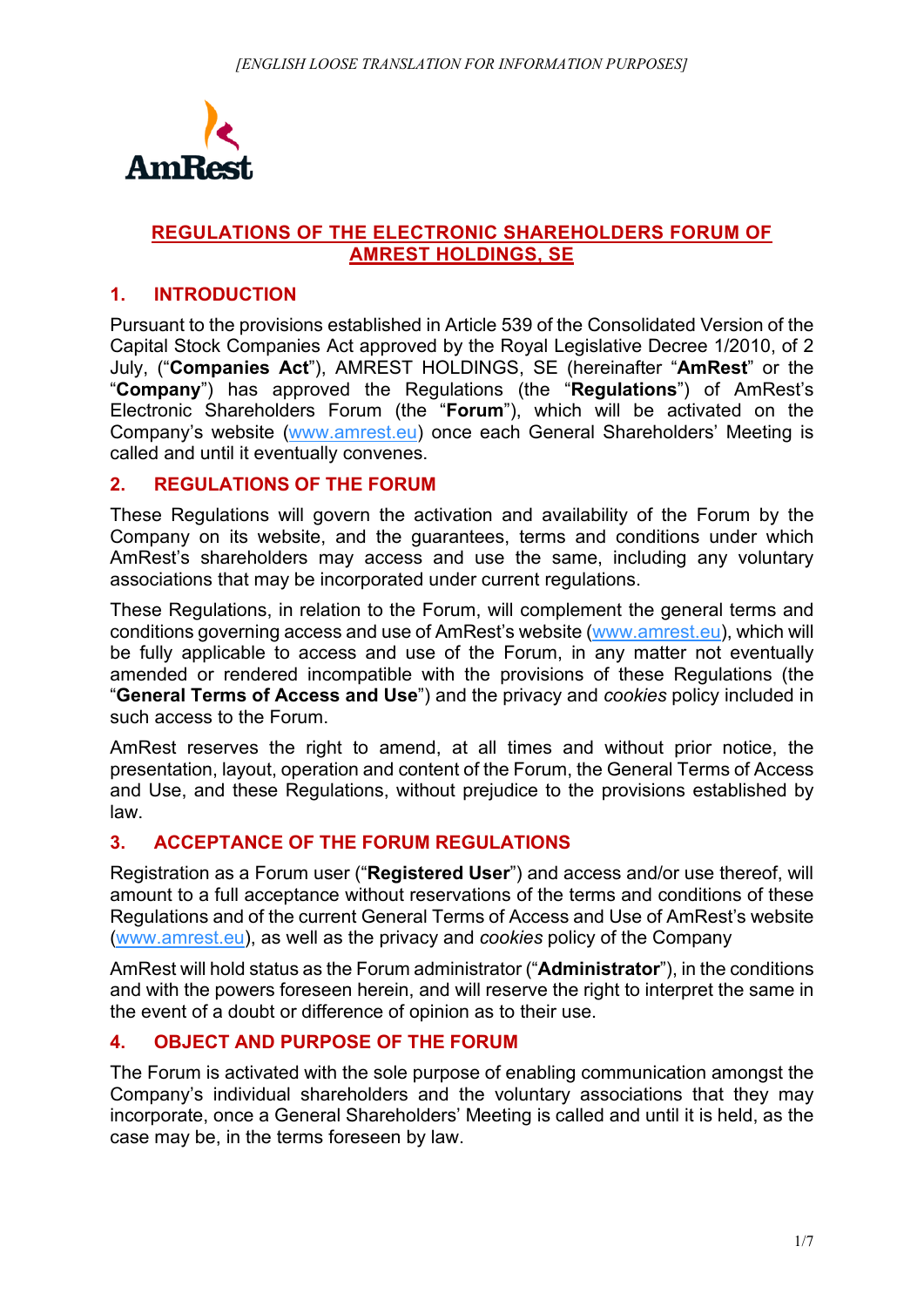

By virtue of the foregoing, any Registered Users may send communications, to be published in the Forum, which, according to law, exclusively cover:

- Proposals that are intended to act as a complement to the calling of a General Meeting, including one or several points in the agenda.
- Requests to subscribe said proposals.
- Initiatives to reach the necessary percentage to be able to exercise the minority rights foreseen by law.
- Voluntary representation offers or requests.

In no case will a publication alone of a complementary proposal to the agenda in the Forum entail acceptance thereof and, consequently, the agenda announced in the calling of the General Meeting will remain unaltered.

The Forum will not be used as an instrument to exercise shareholders' rights, as the relevant channels are foreseen by law, the Company Articles of Association, the General Shareholders Regulations and any other applicable regulations.

It is hereby stated that, according to the provisions established in Article 519 of the Companies Act, any shareholders requesting publication of a proposal intended to act as a complement to the calling of a Meeting, including one or several points in the agenda, or reasoned proposals for resolutions on issues already or to be included, will represent, at least, three per cent (3%) of the capital stock. This right will be exercised within five (5) days following publication of the call, by sending authentic notice to the following address:

*AMREST HOLDINGS, SE Legal Corporate Affairs Department Paseo de la Castellana 163, 10th floor 28046, Madrid (España)*

## **5. REGISTERED USERS**

Access and use of the Forum will be exclusively reserved to AmRest's individual shareholders, as well as any voluntary shareholder associations that are validly incorporated and recorded at the special Registry established for this purpose by the Spanish Securities Market Commission (*Comisión Nacional del Mercado de Valores*, "**CNMV**"), pursuant to Article 539.4 of the Companies Act and other implementing regulations.

In order to be able to access and use the Forum, all shareholders and voluntary shareholder associations will be registered as a Registered User, filling in a registration form as a Registered Forum User, accrediting their identity and status as a AmRest shareholder or voluntary shareholder association, duly incorporated and recorded at the CNMV, in the manner indicated in said form.

Without prejudice to the provisions established in the form in order to register as a Registered Forum User, in order to be initially validated as Company shareholders the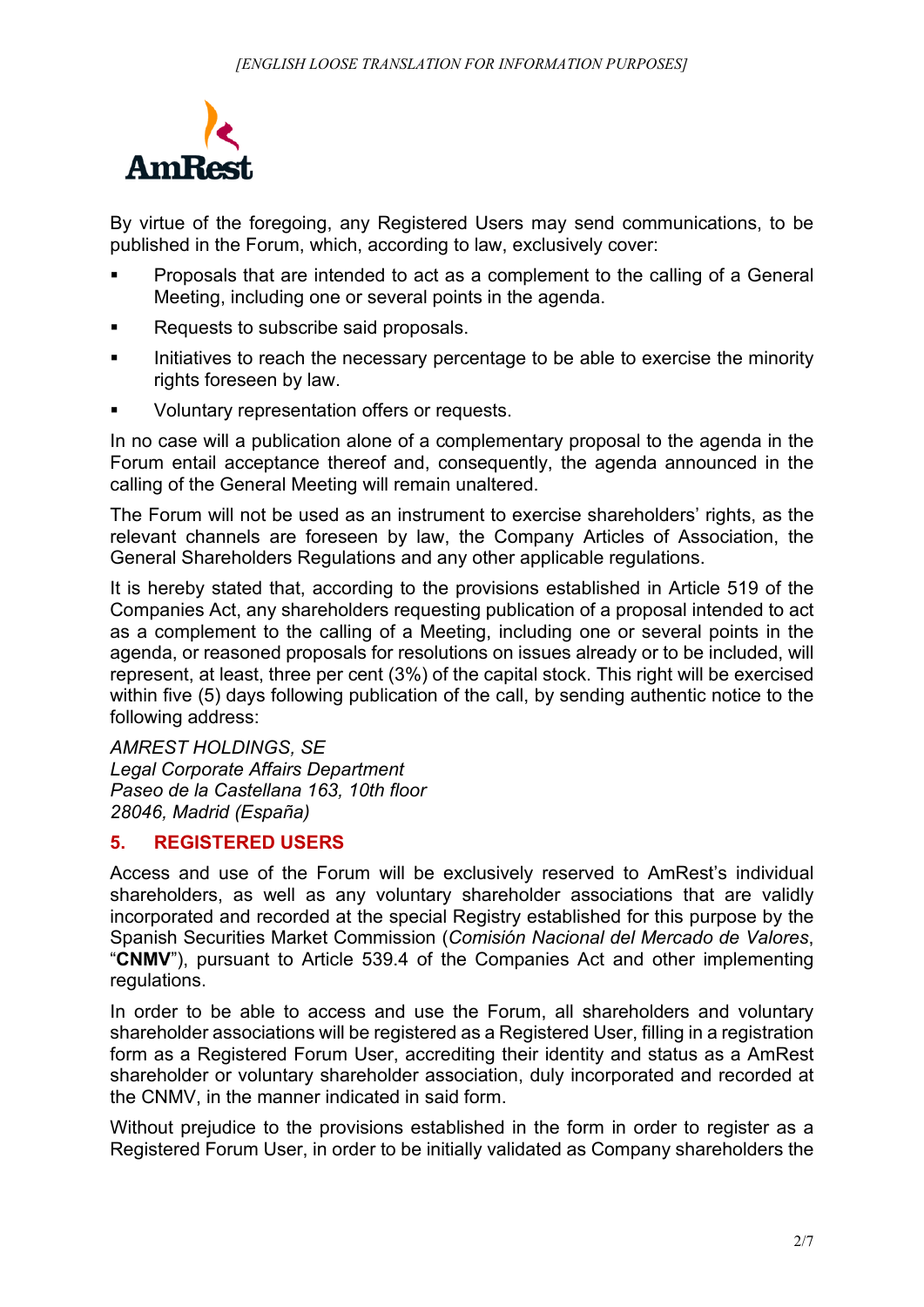

form presented must enclose the Certificate of Deposit referred to in the notice of call. In any case, the Company reserves the right to request any additional information or documentation it deems appropriate to ascertain ownership of the shares, or to exercise certain rights inherent to Registered User status.

In the case of legal entity shareholders and voluntary shareholder associations, the registration form will justify, in the manner established therein, representation of the person intending to access the Forum.

For any subsequent access and communications on the Forum, completion of a special form for use may be required.

Access and use of the Forum by Registered Users will be conditional upon maintaining AmRest shareholder status at all times, in accordance with application regulations, or status as a duly incorporated and registered voluntary shareholder association.

If AmRest, acting as the Forum Administrator, were at any time to reasonably doubt compliance with these conditions by any Registered User, it may require that the latter confirms that these conditions are maintained, requesting the provisions of any information or documents deemed appropriate to verify the issues foreseen herein.

The Company may request additional information, suspend or remove any Registered Users who are unable to satisfactorily accredit compliance with said conditions.

All communications made by shareholders who no longer hold this status before the relevant General Meeting is held will be automatically invalidated, as well as any communications related or linked to the foregoing.

## **6. ACCESS TO THE FORUM AND PUBLICATION OF COMMUNICATIONS**

#### **6.1 Access to the Forum**

All Registered Users may access the Forum and consult any communications published therein.

The Forum only intends to publish those communications made by Registered Users in relation to the issues indicated in section 4 above (4.Object and purpose of the Forum), without acting as a device for electronic conversations amongst Registered Users or a space for virtual discussions. Consequently, the Administrator may only include in the Forum those communications that are acceptable under law and AmRest's internal regulations, without any other comments on such communications being published therein.

#### **6.2 Publication of communications in the Forum**

All Registered Users may send communications on any of the issues indicated in section four above (4.Object and purpose of the Forum).

All communications will exclusively be sent in text format and, once published, may be accessed by any other Registered User. Publications will be made by the Company during working days only, Monday to Thursday, between 9:00 and 19:00 hours, and on Friday between 9:00 and 14:00 hours.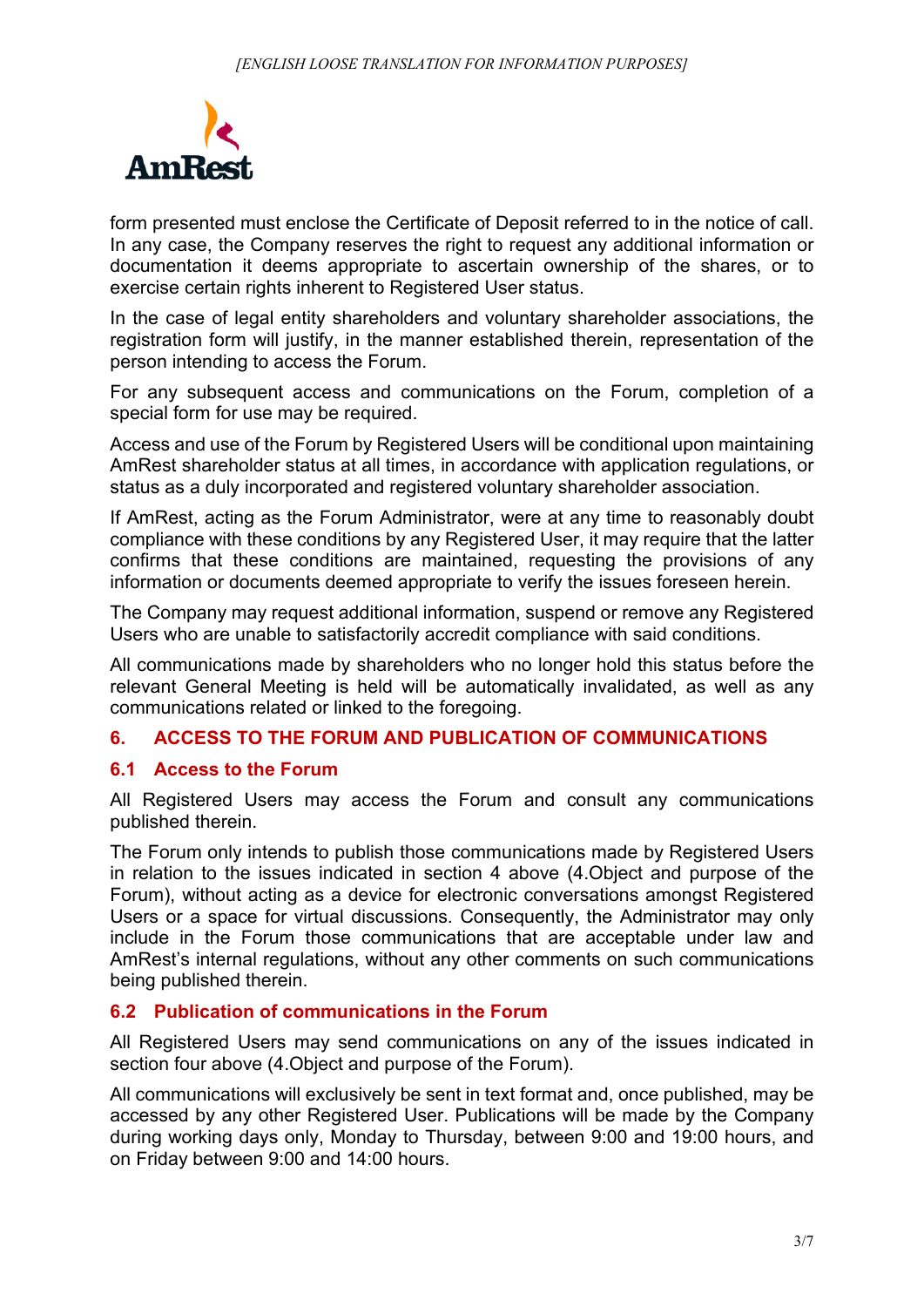

Any communications by Registered Users will be made on a personal basis and, except for shareholder associations that hold the necessary standing further to law and these Regulations, no communications will be published that are received from shareholder representatives, shareholder groupings and agreements, depository entities, financial brokers and other parties acting for or in the interest of the shareholders.

A request for the publication of communications will be made in the forums available in the Forum to this effect, to include:

- Identification of the Registered User making the communication.
- **Title of the communication, specifically indicating its content.**
- A brief explanation of the reason why the communication is made.

Any communication published in the Forum will include an identification (full name, in the case of individuals, company name, in the case of legal entities, and denomination and registration number at the registry of the Spanish Securities Market Commission, in the case of shareholder associations and, in these last two cases, identification of their respective representatives) of the notifying Registered User and the date and time it is inserted.

By drawing up a communication it is understood that the Registered User in charge of the same will represent and warrant that its content is legal and in accordance with the law, these Regulations and the requirements of good faith, that it holds all the necessary authorisations and permits to present the communication in question, that it does not breach any third party rights, and that it expressly authorises its publication in the Forum in the terms regulated herein.

The Company may check the conformity of any intended communications, with the law, these Regulations and the requirements of good faith, and may refuse to include any communication in the Forum, or remove the same, if it considers it non-compliant. Furthermore, it may reply to any communication made by the Registered Users through the e-mail address provided by the Registered User or by any other means of communication it deems appropriate.

## **6.3 Content of communications**

Any use of the Forum by Registered Users will be made in full compliance with current law, the purpose of the Forum according to section four above (4. Object and purpose of the Forum), and abidance by the rules of good faith. Consequently, the following is expressly forbidden:

- To breach any rights, assets and legitimate interests of AmRest, other Registered Users and third parties, such as their intellectual and industrial property rights, freedom of religion, honour, fame and privacy, personal data protection and any other legal assets, rights or protected interests.
- To introduce information or personal data of third parties without the holder's informed consent or by replacing its identity.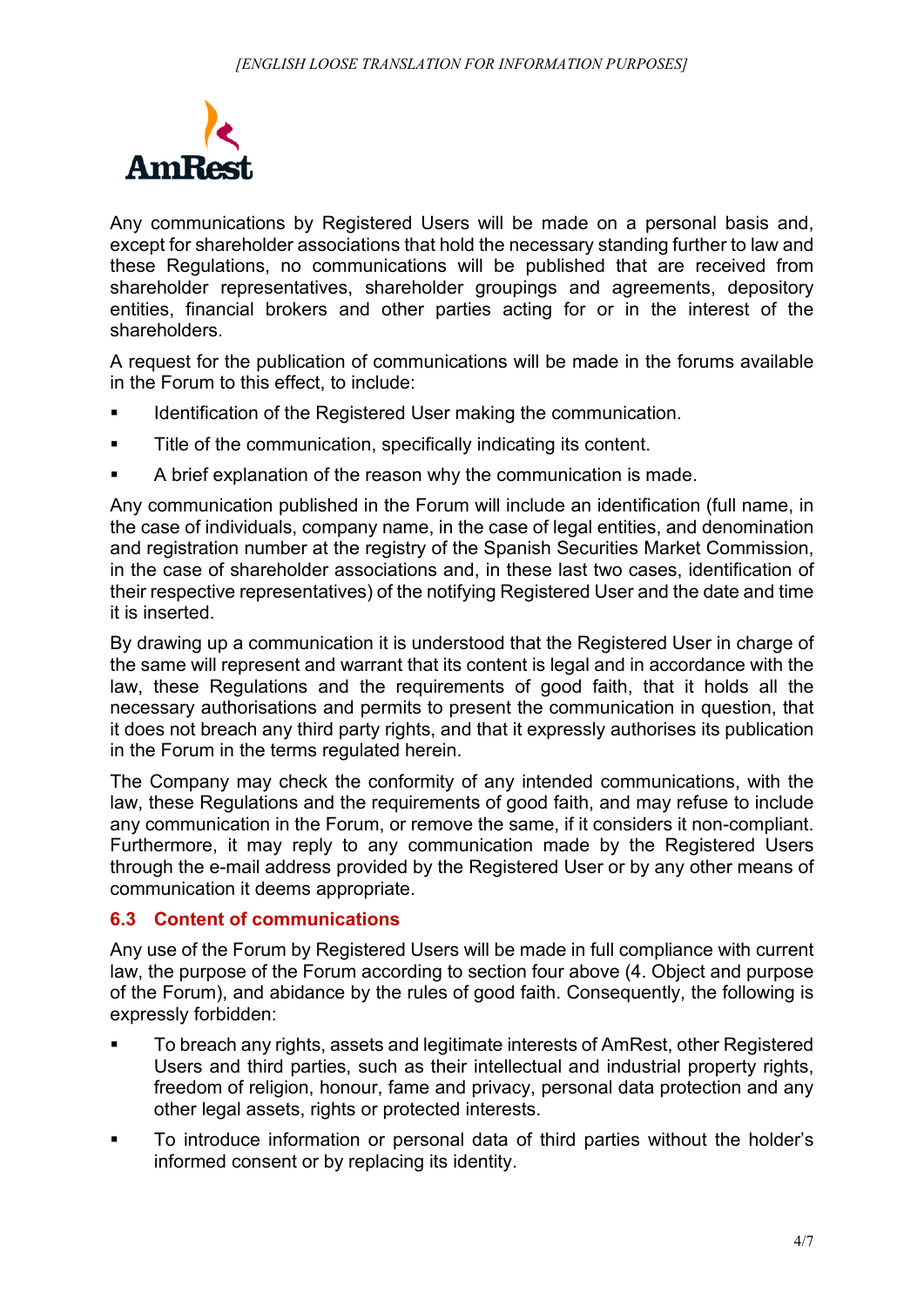

- To incorporate any content or expressions that is discriminatory, racist, sexist, violent, xenophobic or otherwise degrading or offensive.
- To incorporate any type of material that is inadequate or contrary to the requirements of good faith.
- To provide information of any kind with the aim of committing criminal, civil or administrative offences.
- To carry out any steps (or provide information to third parties) that enable the evasion of any technical restrictions inherent to the various supports or programmes of the Forum that exist to avoid unauthorised use.
- To include contents or material without the required authorisation of any holders of intellectual or industrial property rights.
- To damage, render inoperative, overload or harm operation of the Forum or the computer equipment of AmRest, other Registered Users or third parties, as well as any documents, files and other content stored in said computer equipment ("hacking") and to prevent ordinary use and enjoyment of the Forum by the other Registered Users.
- To disclose confidential information or business secrets obtained through its status as shareholder, Director or other post in the Company or in other companies or commercial/civil entities or others, whether Spanish or foreign.

It will be totally forbidden for Registered Users to insert any type of advertising or announcement.

Any Registered User that becomes aware that any type of content of the Forum, or provided through the same, is contrary to law, the Regulations established or the requirements of good faith, may notify the Administrator through the contact mailbox referred to in section 12 below (12.Contact Mailbox), without this entailing any type of liability for AmRest, even if no measure is adopted in this regard.

The Registered Users undertake to act in a diligent and correct manner, in accordance with the law, these Regulations and requirements of good faith applicable to the Forum, pursuant to its purpose according to section four above (4. Object and purpose of the Forum).

## **6.4 Removal of communications after the General Meeting**

Once the General Shareholders' Meeting has ended, the Administrator reserves the right to remove and erase all communications related thereto.

## **7. SCOPE OF THE FORUM**

The Forum does not act as a communications channels between the Company and Registered Users, or a device for on-line electronic conversation amongst shareholders.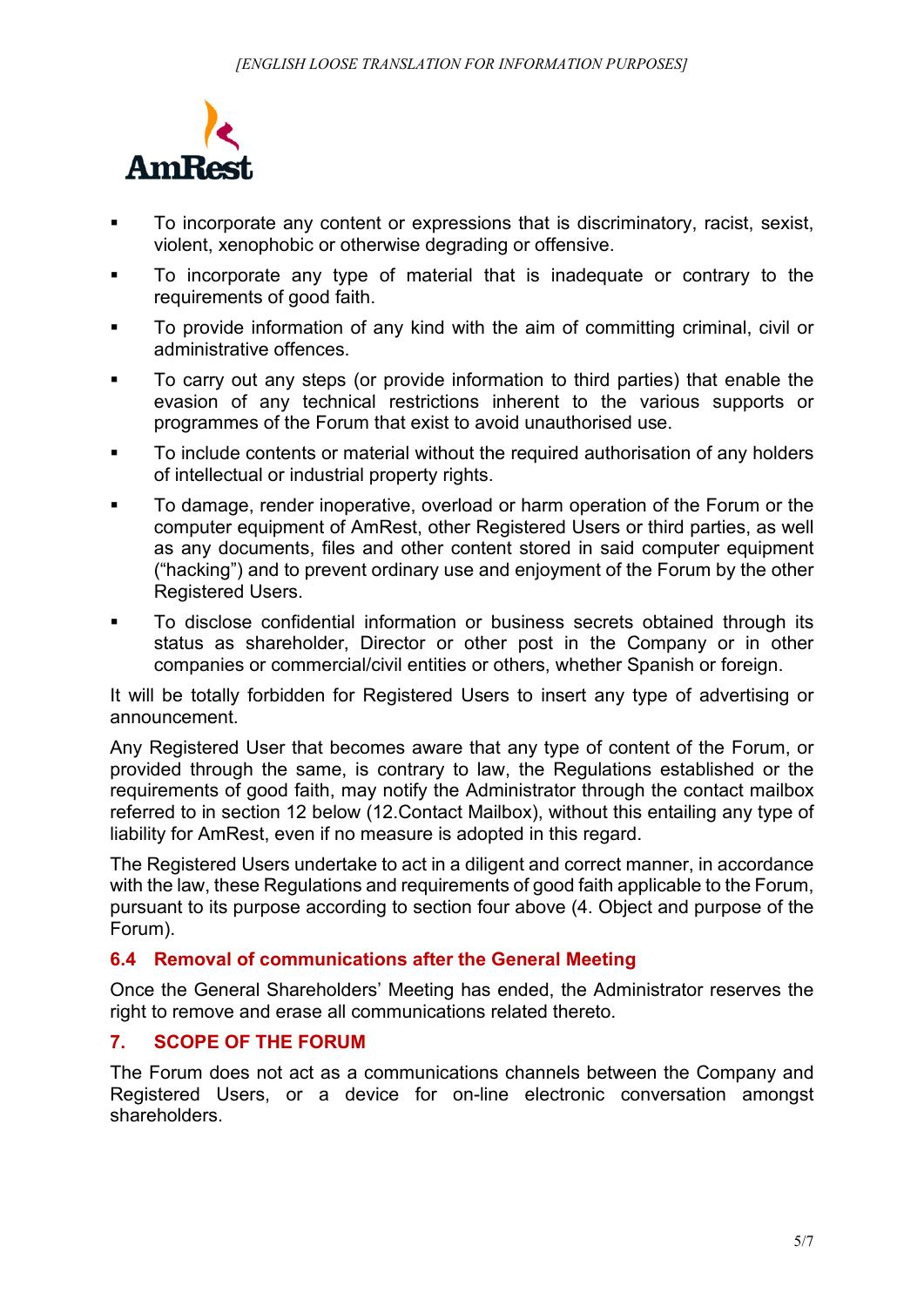

By virtue of the foregoing, no communication made or published in the Forum may be understood in any case as a notification to AmRest for any purpose and, in particular, in order to exercise any right held by the Registered Users, individually or collectively, nor may it replace any legal and AmRest corporate governance requirements for the exercise of any rights or to develop the shareholders' initiatives and steps.

Any shareholder intending to exercise any of the rights and powers entitled to it as such must do so through the legal instruments established for this purpose, pursuant to the provisions foreseen by law and in AmRest's internal regulations, without the Forum acting in any case as a valid instrument for these purposes.

## **8. COMPANY'S LIABILITY**

## **8.1 Scope of AmRest's liability**

The Company waives all liability for the accuracy, veracity, validity, legality or relevance of any communications sent by the Registered Users, or for any communications finally published in the Forum, or for any opinions provided by the Registered Users.

The Company will only be liable for its own services and contents directly generated by it and copyrighted as AmRest's trademark or intellectual or industrial property.

By virtue of accessing and/or using the Forum, any Registered User hereby declares awareness and acceptance of the fact that the Forum will in any case be used subject at its sole and exclusive risk. Therefore, it is the sole responsibility of each Registered User to safeguard the codes used to access and use the Forum.

## **8.2 Contents**

All Registered Users may send communications on any of the issues indicated in section four above (4. Object and purpose of the Forum).

The Company expressly reserves the right to refuse access and/or use of the Forum and to not publish or withdraw any communications made by those Registered Users in the Forum that breach current regulations, these Regulations or the requirements of good faith.

The Company is entitled, but not obliged, to control the use of the Forum and its contents, which will be the exclusive liability of any Registered Users making these communications. In any case, the Administrator may establish filtering tools and moderation of all communication content, and may withdraw any contents deemed illegal or contrary to the Regulations established herein or the requirements of good faith.

All Registered Users will be liable for any loss and damage caused to AmRest, another Registered User or any other third party as a result of accessing and/or using the Forum (including, in particular, the forwarding of communications), if this breaches any current regulations, these Regulations or requirements of good faith.